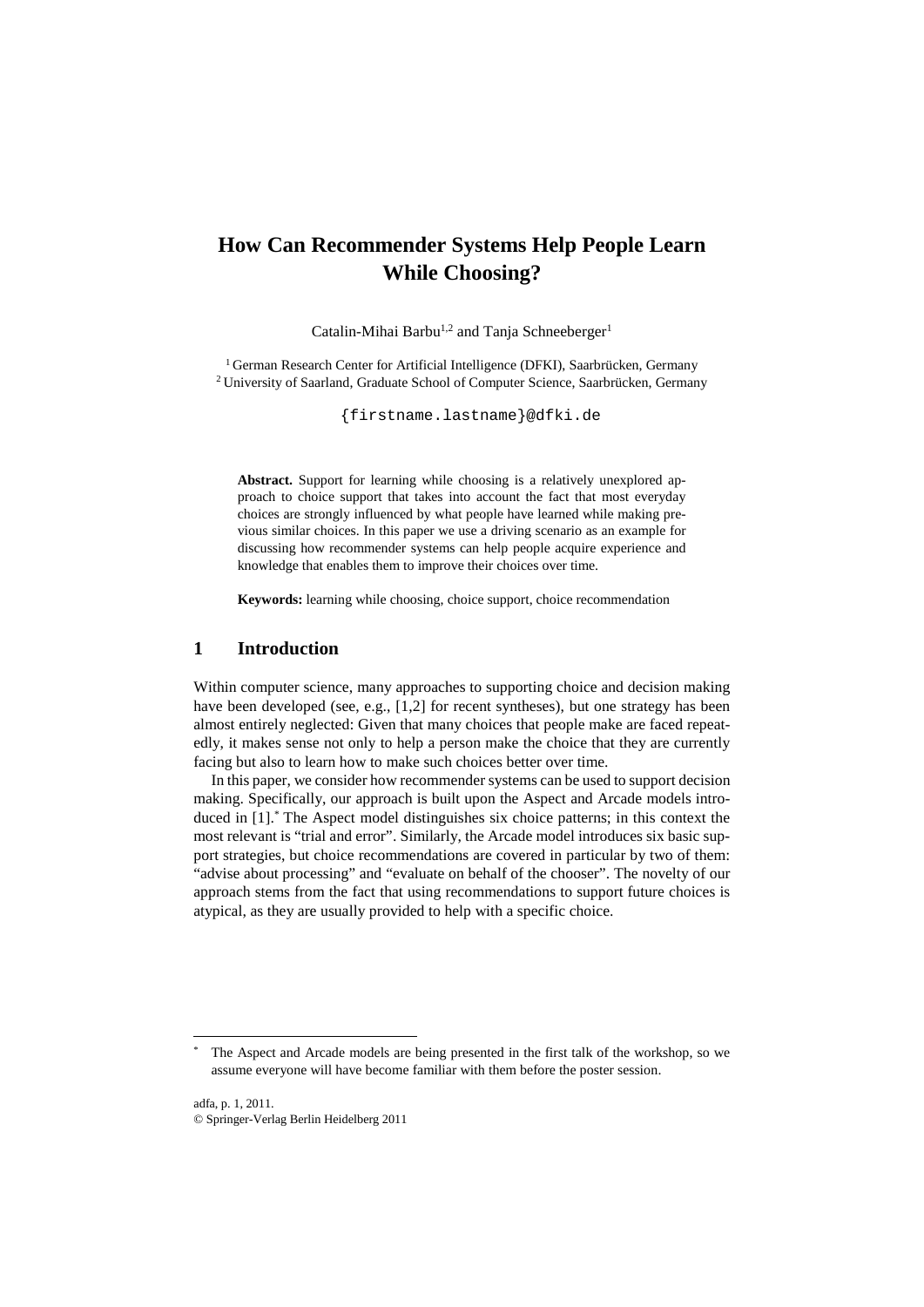### **2 Example Scenario**

Drivers are constantly making choices [3,4,5], concerning not only the driving itself but also the use of the growing number of devices available inside the car. We consider two types of choices: (1) whether to enable or disable adaptive cruise control (ACC), that is, automatically adjusting the car's speed to maintain a safe distance from the vehicle in front; and (2) which secondary tasks are feasible while ACC is enabled. We are currently designing a user study of this scenario using a driving simulator, which will allow us to experiment with different ways of supporting learning while choosing via recommendations as well as via other Arcade strategies.

#### **3 Questions About Support in This Scenario**

The trial and error choice pattern [1] involves trying out several options and learning from the experience. One question is how to decide which options to try out and in what order—a question addressed in the recommendation field by critiquing-based recommenders [6]. The answer depends on the chosen exploration strategy. It should be noted that such strategies normally imply a tradeoff between exploration and exploitation. We will ignore for now the exploitation aspect, in effect considering the cost of trying out an option to be negligible. (The strategies that will be explored in the user study will take exploitation into account.)

With respect to the secondary task, the system's recommendations can support a conservative strategy, such as starting with the easiest option and gradually increasing the difficulty (yet without compromising driving safety). This makes sense because performing secondary tasks requires diverting some attention from the act of driving; starting with a difficult option might put the driver in a hazardous situation.

In the case of ACC, a relatively conservative exploration strategy would be to recommend trying it out in a situation in which 50% of drivers would feel comfortable. Based on the feedback received from the driver (or from the car's sensors) the difficulty of the situations can be adjusted to match the driver's abilities.

Another question that arises with the trial and error pattern concerns the consequences that the driver should pay attention to. For the decision of whether to enable ACC or not, the system could draw the driver's attention to particular consequences, such as how relaxed she feels or how much she is able to maintain focus while the car takes over some of the driving workload. Concerning the secondary tasks, the system could recommend attending to consequences such as lane deviation (i.e. the car's movement outside a given lane due to an erroneous action on the steering wheel, usually due to the driver's inattention), distance to nearby cars, or possible feeling of insecurity.

The results of the planned user study will yield some empirical results about the effectiveness of recommendation strategies such as those sketched above.

**Acknowledgements.** This research was funded in part by the German Federal Ministry of Education and Research under grant number 01IS12050 (project SEMA).